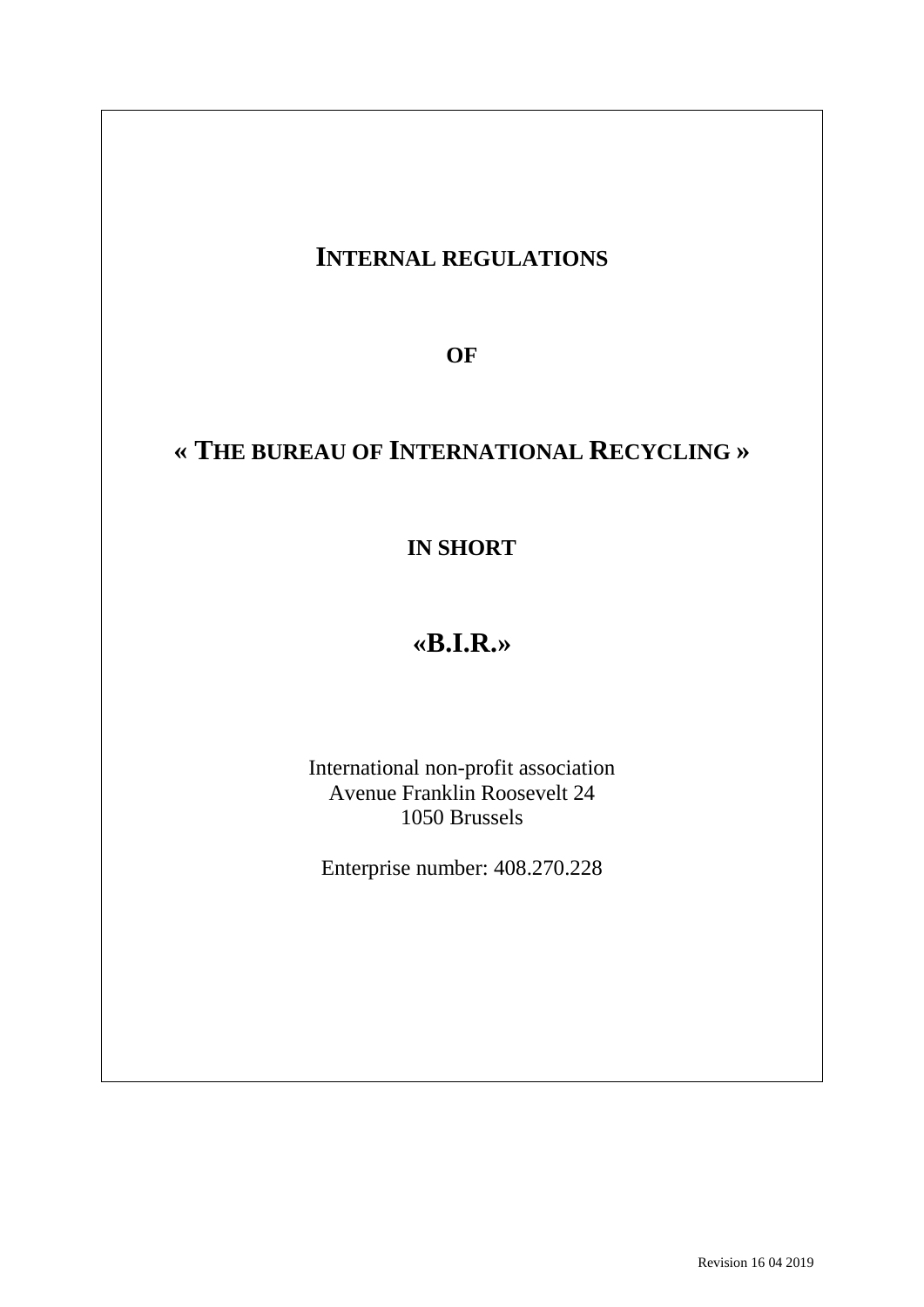

# **Internal Regulations**

## **CHAPTER I: GENERAL**

## **Article 1: Introduction**

These Internal Regulations are in full force as from 3 November 2010. They replace all former internal regulations as well as the internal rules and have to be read in conjunction with the Articles of Association.

The Anti-Trust Policy which are attached hereto as annex 1 are an integral part of these Internal Regulations.

## **CHAPTER II: ADMISSION OF MEMBERS OF THE ASSOCIATION**

#### **Article 2: Rules relating to the admission procedure**

Applications for effective and partner membership must be sent to the Director General of the Association, which will examine whether or not the application meets the membership requirements and prepares, with the assistance of the General Secretariat, for each application, a written report that is communicated to the Chairman of the Membership Committee, in accordance with the Articles of Association.

Upon admission, each Effective and Partner Member will identify at least one delegate or representative to whom all communications shall be validly made. A communication shall be deemed validly made if sent to the delegate(s) or representative(s) identified. In case a delegate or representative is unable to carry out his or her mandate, the Effective or Partner Member shall designate another delegate or representative and communicate its identity to the Association promptly. The identity of the delegate(s) or representative(s) shall be confirmed at the beginning of each financial year. In case of failure of the member to confirm the identity of the delegate(s) or representative(s), the name(s) given for the previous financial year will remain applicable.

Each Effective Member shall appoint one official delegate (the "Official Delegate") who will validly exercise the voting rights on behalf of the Effective Member. In case this Official Delegate is unable to carry out his or her mandate, the Effective Member shall designate another Official Delegate and communicate its identity to the Association promptly. The identity of the Official Delegate shall be confirmed at the beginning of each financial year. In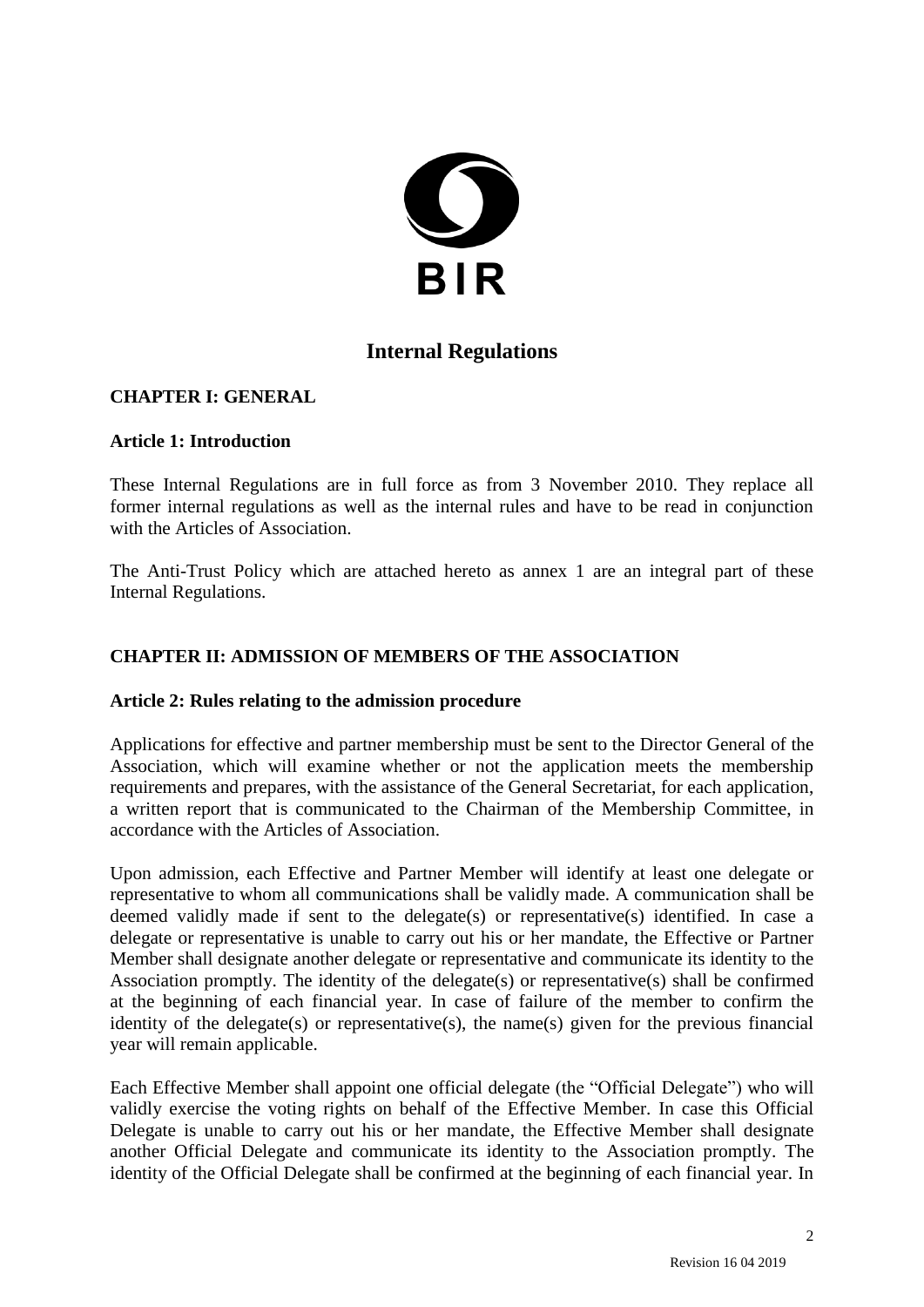case of failure of the Effective Member to confirm the identity of the Official Delegate, the name given for the previous financial year will remain applicable.

## **CHAPTER III: COMMODITY DIVISIONS**

## **Article 3: Commodity Divisions**

Each Commodity Division (hereinafter referred to as the "Division") represents a specific sector of the trade and industry.

The Association currently has four Divisions:

- 1. Scrap Iron and Steel;
- 2. Non-Ferrous Metals;
- 3. Textiles;
- 4. Paper.

## **Article 4: Missions and objectives of the Divisions**

Each Division has the power to:

- study all technical, economic, legal and environmental matters relating to its sector, discuss them during its plenary meetings and conventions and, where necessary, adopt decisions in this respect;
- undertake anything that may contribute to the aims and objectives of the Association in accordance with the Articles of Association and Internal Regulations and avoid diffusing any initiative or message which could contradict the overall policy of the Association;
- take position with respect to the application for membership of the Association, whenever required;
- draw up their own functioning rules, which have to be approved by the Executive Committee of the Association and which must comply with the Articles of Association and the Internal Regulations of the Association;
- create, if necessary, special working committees for which a chairman will be appointed by the President of the Division with approval of the Division Board.

#### **Article 5: Composition**

The Divisions are composed of delegates representing the Effective Members active in the sector represented by the Division (the "Delegates").

The representatives of the Partner Members, who have neither the right to vote nor to be elected, may attend the meetings of the Delegates of the Division, provided they are registered at the Conventions referred to in article 6 of these Internal Regulations.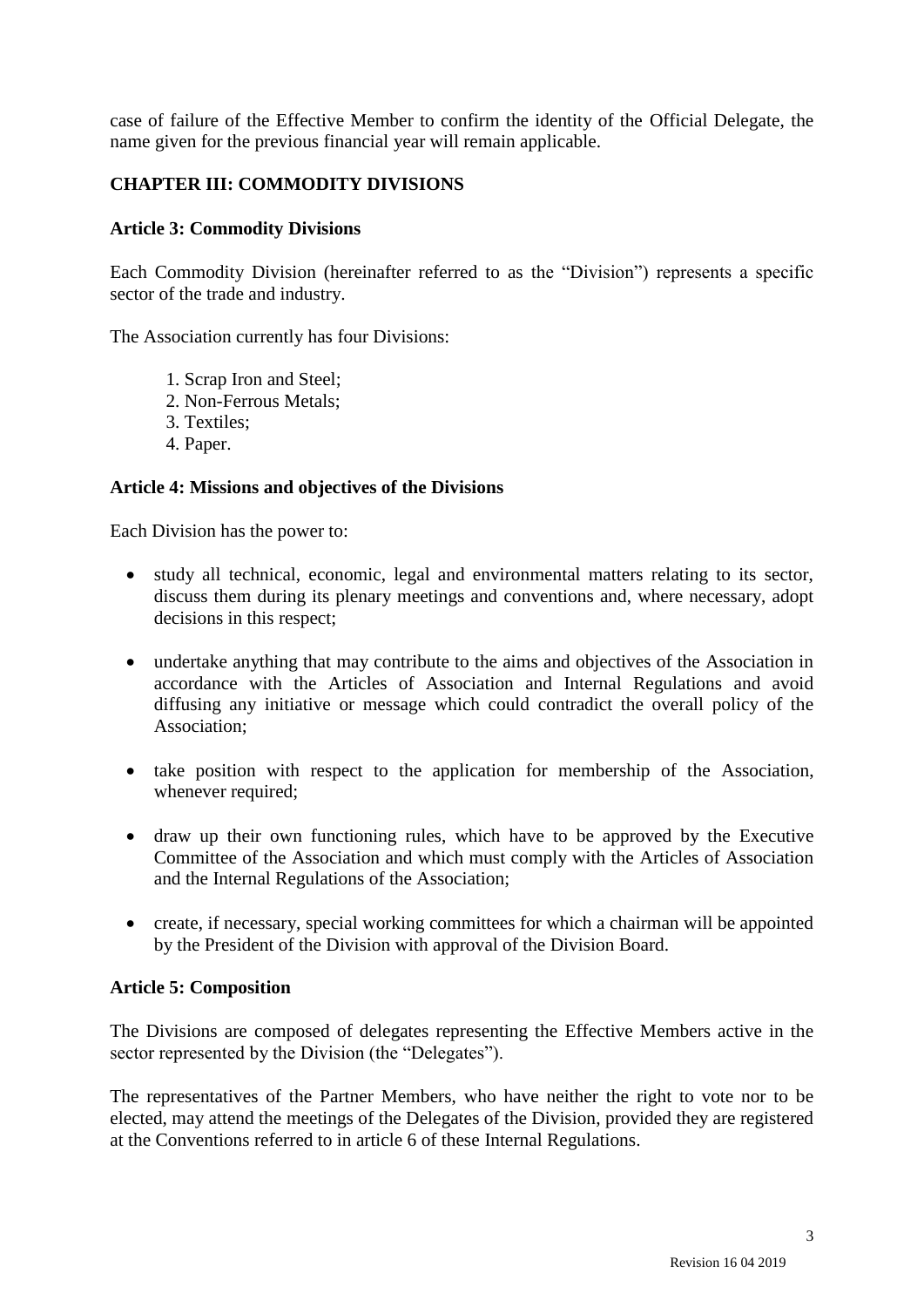## **Article 6: Meetings of the Delegates**

The President of the Division will convene the meetings of the Delegates of the Division (the "Division Meetings").

Two Division Meetings take place annually; one in the spring on the occasion of the ordinary meeting of the General Assembly of the Association (the "Spring Convention") and the second during the autumn Convention (the "Autumn Convention"). On these occasions the participants pay registration fees which are fixed by the Executive Committee in order to cover the organizational and administrative costs of the meetings.

In addition to the Spring Convention and the Autumn Convention, other Division Meetings shall be called where the interests of the Division so require.

Each Delegate has one voting right.

The votes will be expressed by simple majority of the Delegates. No presence quorum is required.

## **Article 7: Division Board**

The Board of each Division is elected by the majority of the Delegates present or represented at the Division Meeting, upon the recommendation of the Nominating Committee of the Division.

The Division Board consists of a President, one or more Vice Presidents among which one Senior Vice-President may be designated and board members. The President of each Division shall be a member of the Executive Committee of the Association on which he will have a seat as a Vice President of the Association, according to the terms and conditions of the Articles of Association.

The President, Vice Presidents and board members will be selected among the Delegates in such a way to assure a fair representation of the geographical areas represented within the Division.

Their mandate is for two years and they are re-eligible only once consecutively, unless otherwise decided by the Division Meeting which may adopt longer terms or propose any additional re-election in the Division's own interest.

Members of the Division Board can be dismissed at any time by the majority of the Delegates present or represented at the Division meeting, upon the recommendation of the Nominating Committee of the Division and after having heard the members of the Division Board concerned.

In addition, until a decision has been taken by the majority of the Delegates on the dismissal, the Nominating Committee of the Division is entitled to suspend the members of the Division Board, upon request of the president of the Division Board.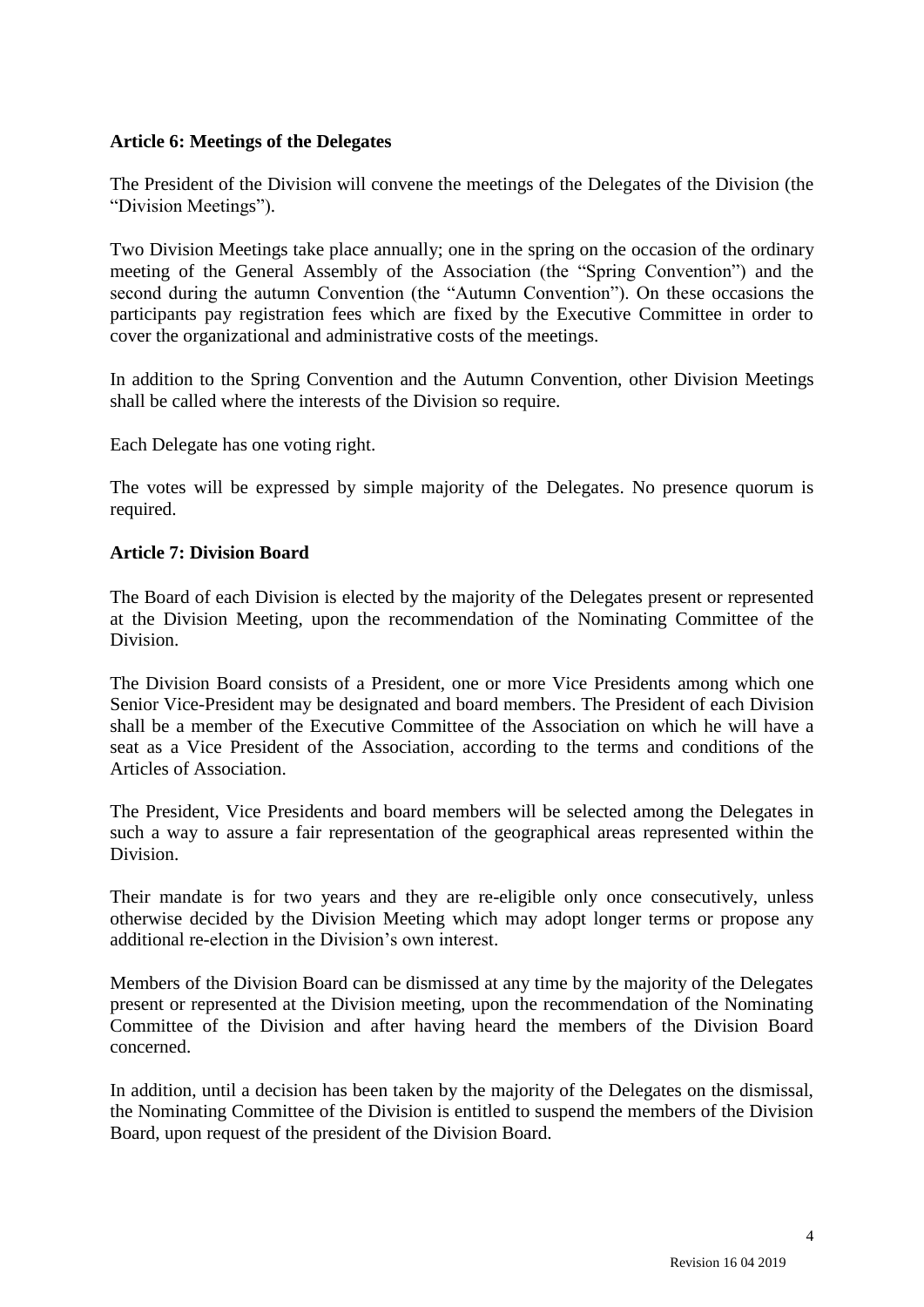The Division Board will meet at least two times a year during the Spring and Autumn Conventions or under special convocation of its President, two of its members or the Director General.

Meeting may also be held in writing, by conference call or by videoconference. Postal votes or any other telecom votes will be admitted. The rules applicable in this respect to the Executive Committee and provided by the Articles of Association and, as the case may be, by the Internal Regulations, are applicable to the decision-making procedure of the Division Board.

Should the President of the Division be unable to carry out his or her mandate, the Senior Vice President or a Vice-President, if no Senior Vice-President has been designated, will replace him/her, except for the mandate as member of the Executive Committee, which will be granted in compliance with the Articles of Association.

## **Article 8: Powers of the President of the Division Board**

Only the President of the Division is authorised to invite observers to attend the Division Board's meetings.

The President of the Board of the Division shall bear the title of President of the Division.

The President of the Division will ensure that the Director General of the Association is regularly kept informed of the work and initiatives of the Division Board.

The President of the Division may delegate his/her authority to the Senior Vice President or to a Vice-President, if no Senior Vice-President has been designated, in accordance with the terms and conditions of the Articles of Association. The President of the Division may never delegate his/her function of Vice President of the Association, except otherwise provided by the Articles of Association.

In the case of urgency or necessity the President of the Division may, at his own discretion, take any necessary decision, which has to be communicated to the members of the Division Board at the next Division Meeting.

The President of the Division with the approval of the Division Board has the power to propose to the Executive Committee the creation of commodity committees in order to study a specific material or commodity.

## **Article 9: General Delegate of the Division**

The President of the Division, with approval of the Division Board, designates a General Delegate to be in charge of the administrative work and to follow up the decisions and actions requested by the Board and by the Division Meeting.

The administration work of the General Delegate will not be remunerated but his/her expenses incurred by special missions will be refunded.

The President of the Division supervises the work of the General Delegate who is responsible to the President of the Division.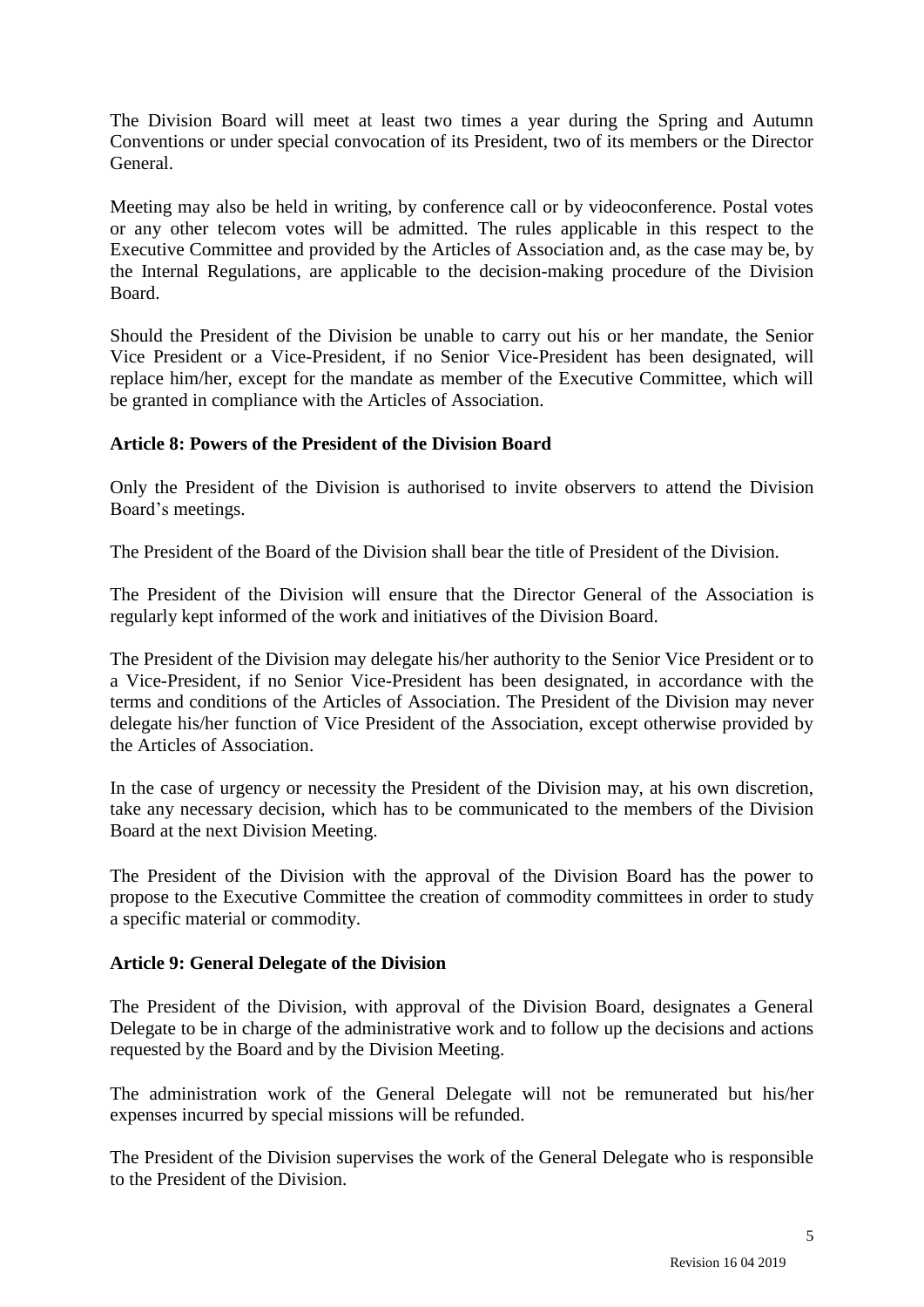The General Delegate must have a full understanding of the Articles of Association, the Internal Regulations and the Conciliation and Arbitration Rules of the Association.

The General Delegate has, in particular, the duty to:

- guarantee that the Director General of the Association is regularly kept informed of the work and initiatives of the Division Board whenever necessary;
- advise the Division President and Board on the compliance of the Division activities with the Articles of Association and the Internal Regulations of the Association;
- draft the minutes of the meetings of the Division Board and minutes of the Division Meetings, immediately after the meetings, and communicate the minutes to the Division Board members and to the Delegates respectively through the intermediary of the General Secretariat of the Association;
- inform the Director General and the Executive Committee of the Association of any Division action or rule changes adopted by the Division Board;
- attend all meetings concerning environmental matters that take place during the Conventions, inform the Division's Delegates of environmental matters concerning the Division and work closely with the environmental director of the Association.

#### **Article 10: Nominating Committees of the Divisions**

The President of the Division shall appoint a Chairman of the Nominating Committee of the Division among the Delegates of the Division to be approved by the Division Board.

The Chairman of the Nominating Committee will select among the Delegates of the Division two or four Delegates in order to set up the Committee in such a way to ensure a fair representation of the sector and of geographical areas represented within the Association. The Board of the Division must approve the nomination of the appointed members.

Membership of the Nominating Committee is incompatible with any candidature for a mandate that the Committee has to propose.

## **CHAPTER IV: COMMODITY COMMITTEES**

#### **Article 11: Commodity Committees**

In addition to the Divisions, Commodity Committees may also be set up in order to study a specific material or commodity not covered by the Divisions. These Commodity Committees may become Divisions upon the decision of the Executive Committee of the Association.

The Association currently has three Commodity Committees:

- 1. Stainless Steel and Special Alloys Committee;
- 2. Plastics Committee; and
- 3. Tyres Committee.

Before it becomes a Division, a Commodity Committee may decide to organise itself and to function, with the approval of the Executive Committee, like a Division.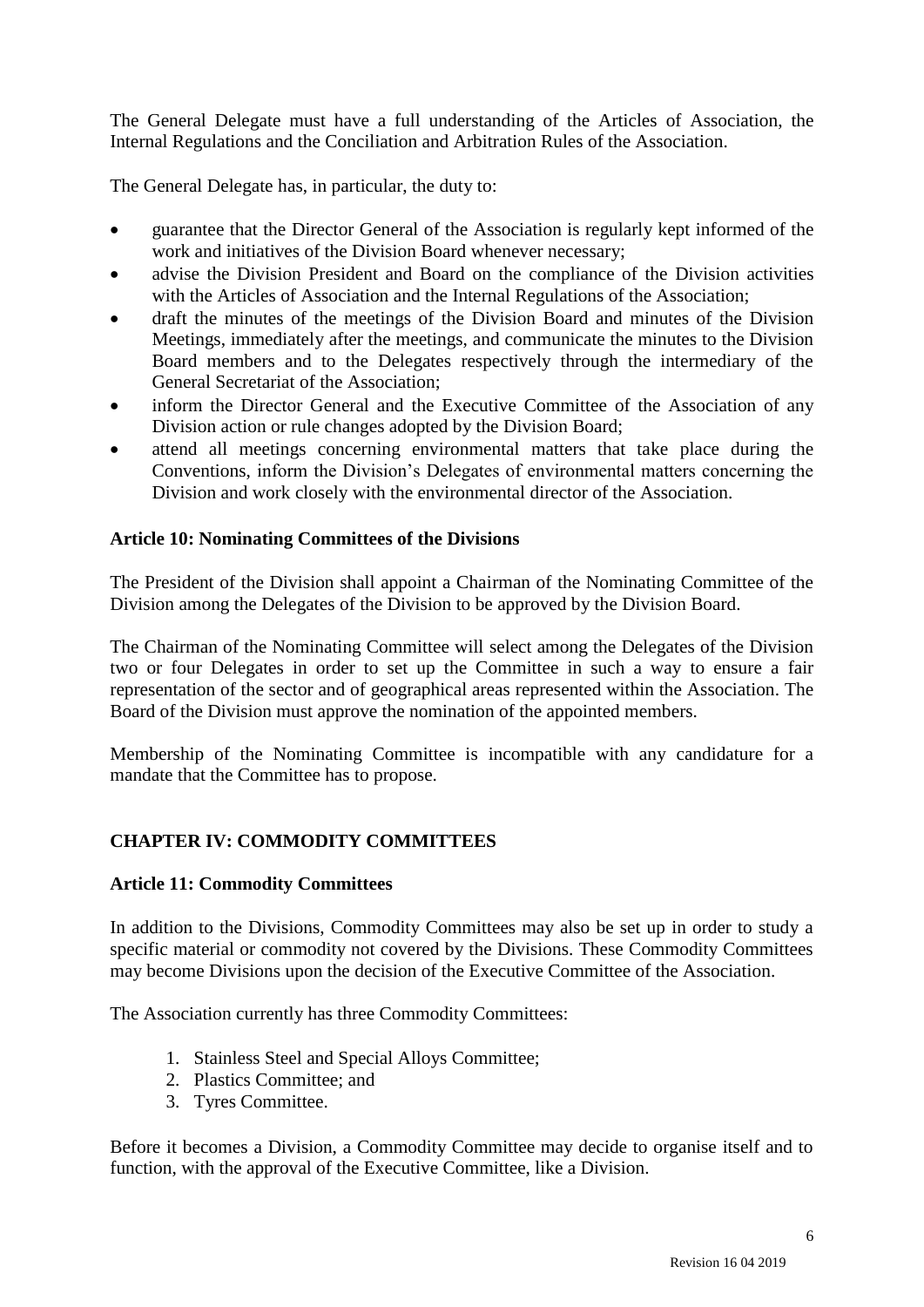## **CHAPTER V: SPECIAL COMMITTEES**

## **Article 12: Special Committees**

The President of the Association, with approval of the Executive Committee, has the right to set up or dissolve Special Committees and to appoint the Committees' Chairmen. The Chairmen of the Committees will regularly deliver a written report on their activities and studies at least once a year to the President of the Association.

Currently these Special Committees cover the following topics: Articles of Association and Internal Regulations, Nomination, Arbitration, Finances, Convention, Communications, Membership, Environment (International Environment Council), Prospective, Trade (International Trade Council), Ambassadorship and Young Traders.

The President of the Association, the Treasurer of the Association and the Director General of the Association are ex-officio members of these Committees except in the event of a conflict of interest.

## **Article 13: Specificities relating to the Arbitration Committee**

The Association will set up an Arbitration Committee which will be composed of experts representing each Division with the task of appointing the Arbitration Tribunal in order to settle disputes of an international commercial nature in each sector in accordance with the Association's Conciliation and Arbitration Rules.

Unless otherwise specified, Members of the Divisions' Board are available to act as arbitrators, when selected, to settle commercial disputes between members of the Association.

## **CHAPTER VI: BODIES OF THE ASSOCIATION WITH DECISION MAKING POWER**

#### **Article 14: Rules applying to the General Assembly**

The President of the Association draws up the agenda for the General Assembly.

#### **Article 15: Rules applying to the Executive Committee**

The President of the Executive Committee (the "**President**") bears the title of President of the Association. The President is the highest official of the Association.

Should the President be unable to carry out his/her duties, a member of the Executive Committee (to be chosen from within) will replace him/her during his/her period of unavailability.

The following powers are reserved to the President: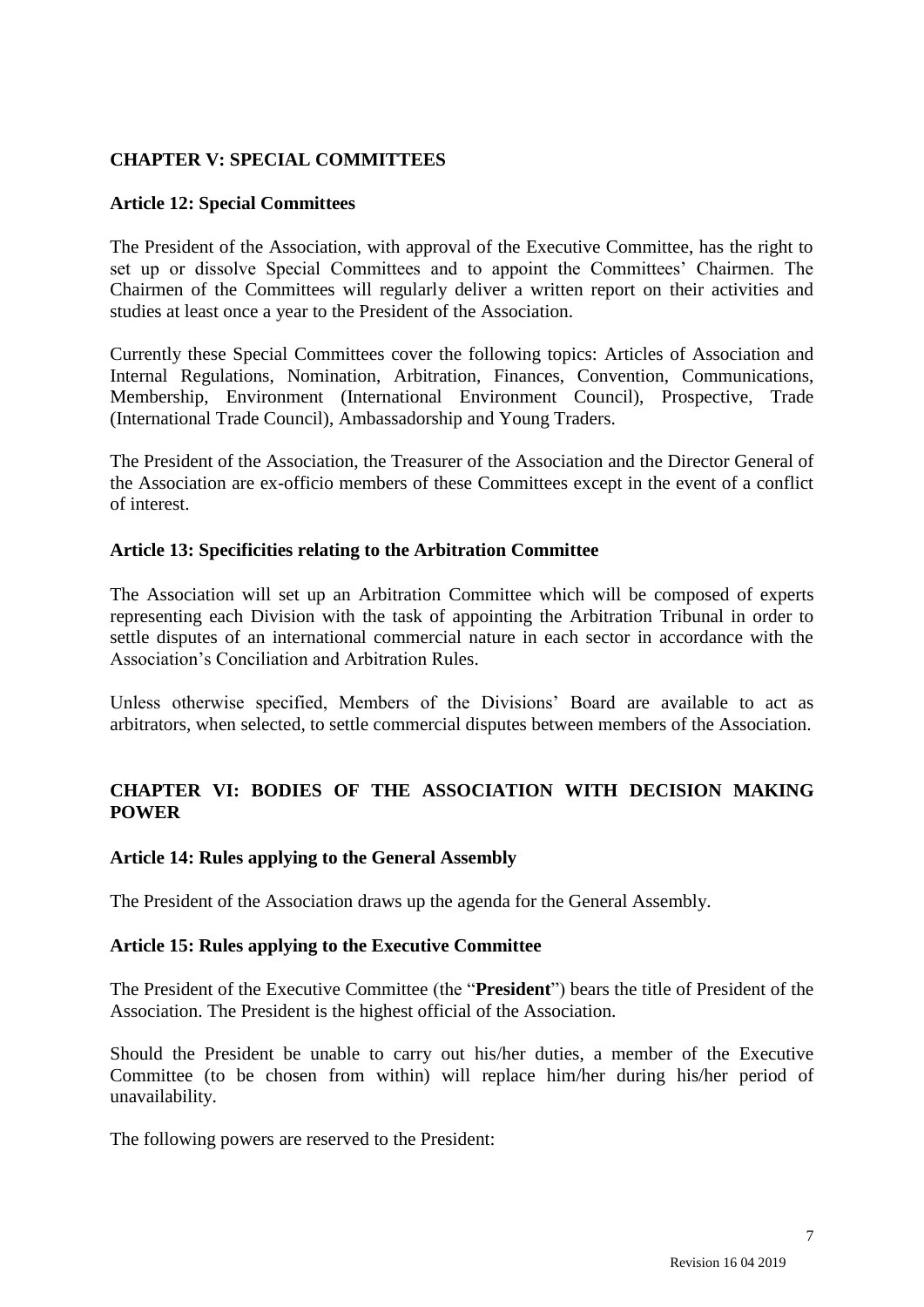- In agreement with the Treasurer, the President will fix the remuneration of the Director General, who is responsible for the management of the General Secretariat within the limits of the budget granted to him/her.
- With the approval of the Executive Committee, the President may invite during its mandate several additional members to attend without voting right the Executive Committee meetings.
- The President decides on the invitations of guest speakers and invitations of guests, observers and press representatives to the ordinary meeting of the General Assembly and to other meetings of the Association, which do not fall under the competences of the Presidents of the Divisions.
- In the case of urgency or necessity, the President may, at his own discretion, take any appropriate decision which has, however, to be ratified by the Executive Committee at the next meeting.
- The President will approve the general programme of the Spring and Autumn Conventions.

## **Article 16: Rules applying to the Director General of the Association**

The Director General will run the General Secretariat which works for the realisation of the aims and objectives of the Association in general and of its Divisions and Committees in particular.

The Director General may also accomplish other tasks for regional organisations with the approval of the Executive Committee.

The Director General will work in accordance with the directives of the President of the Association with whom he will have a close relationship.

In order to achieve the objectives of the Divisions, the Director General will be assisted by the General Delegates of the Divisions who have to follow up on the decisions which have been taken by their Divisions.

The Director General will deliver a report about the Association's activities to the Executive Committee twice a year. Unless there is a report presented by the President, the Director General will report once a year on the Association's activities during a meeting of the General Assembly.

The Director General will keep the records of all documents, such as minutes, circulars and correspondence, and whenever necessary ensure in due time their regular distribution to the members of the Executive Committee, in accordance with the Articles of Association. The minutes of the meetings of the Executive Committee and of the General Assembly will be drafted by the Director General and signed by the President.

## **CHAPTER VII: ADVISORY COUNCIL**

**Article 17: Rules applying to the Advisory Council**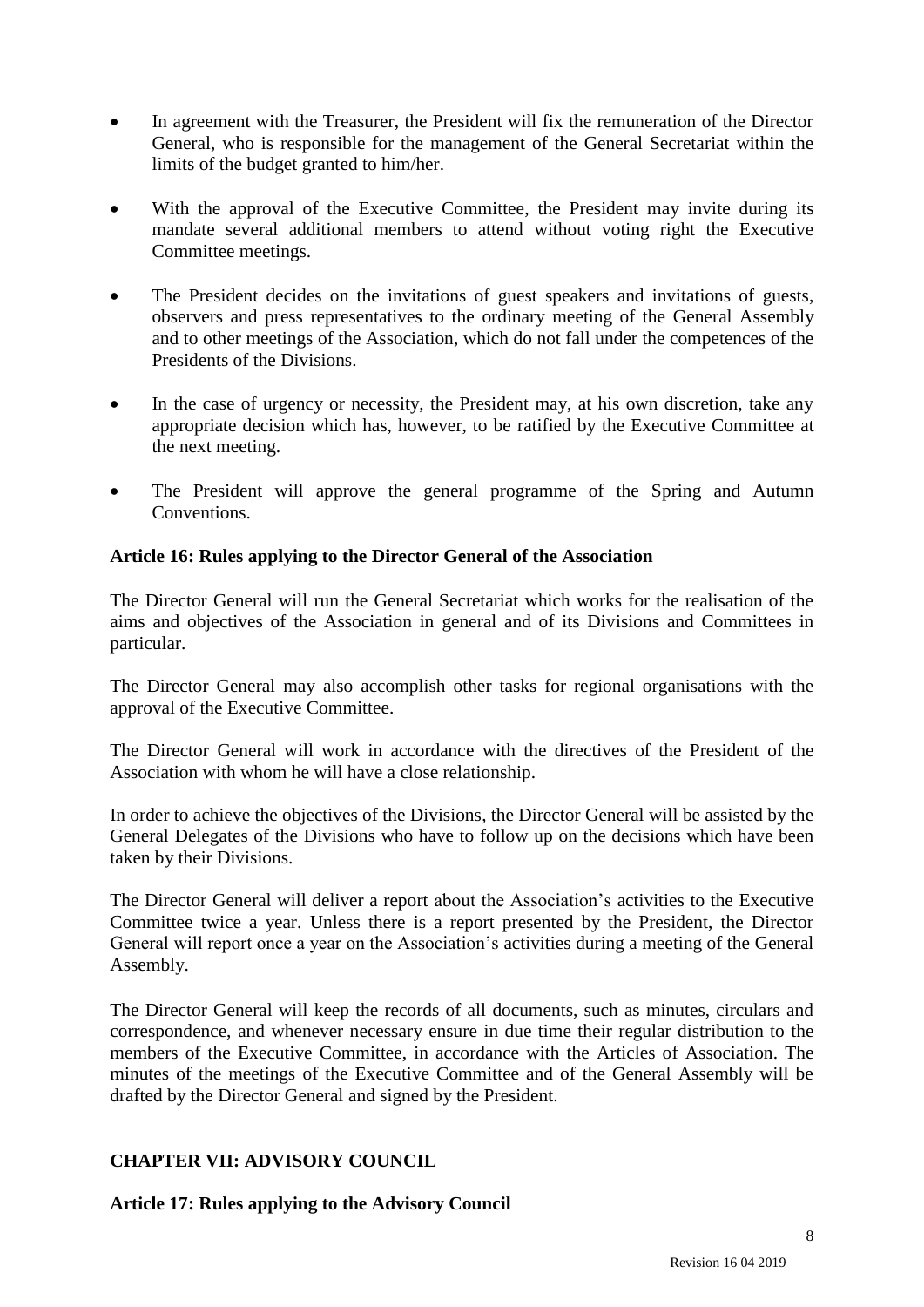The Advisory Council, which is composed by the members of the Executive Committee, the members of the Special Committees and the former Presidents of the Association, has the power to:

- advise on the compliance and the enforcement of the aims and objectives of the Association, which are mentioned in the Articles of Association and Internal Regulations;
- propose recommendations regarding the Association's organisation and policy;
- coordinate the activities of the Special Committees relating to the Association's organisation.

The Advisory Council will be chaired by the President of the Association.

The Advisory Council shall meet every time required. The meetings of the Advisory Council shall be convened by the President of the Association.

The President of the Association has the right to invite the Chairmen of the Commodity Committees to attend the Advisory Council meetings.

The decisions of the Advisory Council are taken by simple majority of the members which are present and which have the right to vote.

## **CHAPTER VIII: NOMINATING COMMITTEE**

#### **Article 18: Composition of the Nominating Committee**

Before the end of December, during the year preceding every election, the President of the Association will appoint a Chairman of the Nominating Committee of the Association, with the approval of the Executive Committee. The Chairman will convene or consult the members of his Committee in order to nominate candidates for the mandates of President and Treasurer of the Association.

The Nominating Committee will be composed of six, eight or ten members (in addition to the Chairman) appointed by the Chairman of the Nominating Committee among the Official Delegates of the Effective Members. The members of the Nominating Committee will, if possible, represent the different Divisions of the Association as well as the geographical areas represented within the Association.

Members of the Nominating Committee may not apply for a mandate that the Committee has to fulfil.

#### **Article 19: Missions of the Nominating Committee**

In proposing candidates to fulfil the duties of President or Treasurer of the Association, the Nominating Committee will, whenever possible, make a rotation between the candidates from the various geographical areas and the Divisions represented within the Association. The candidates must be selected among the Effective Members of the Association.